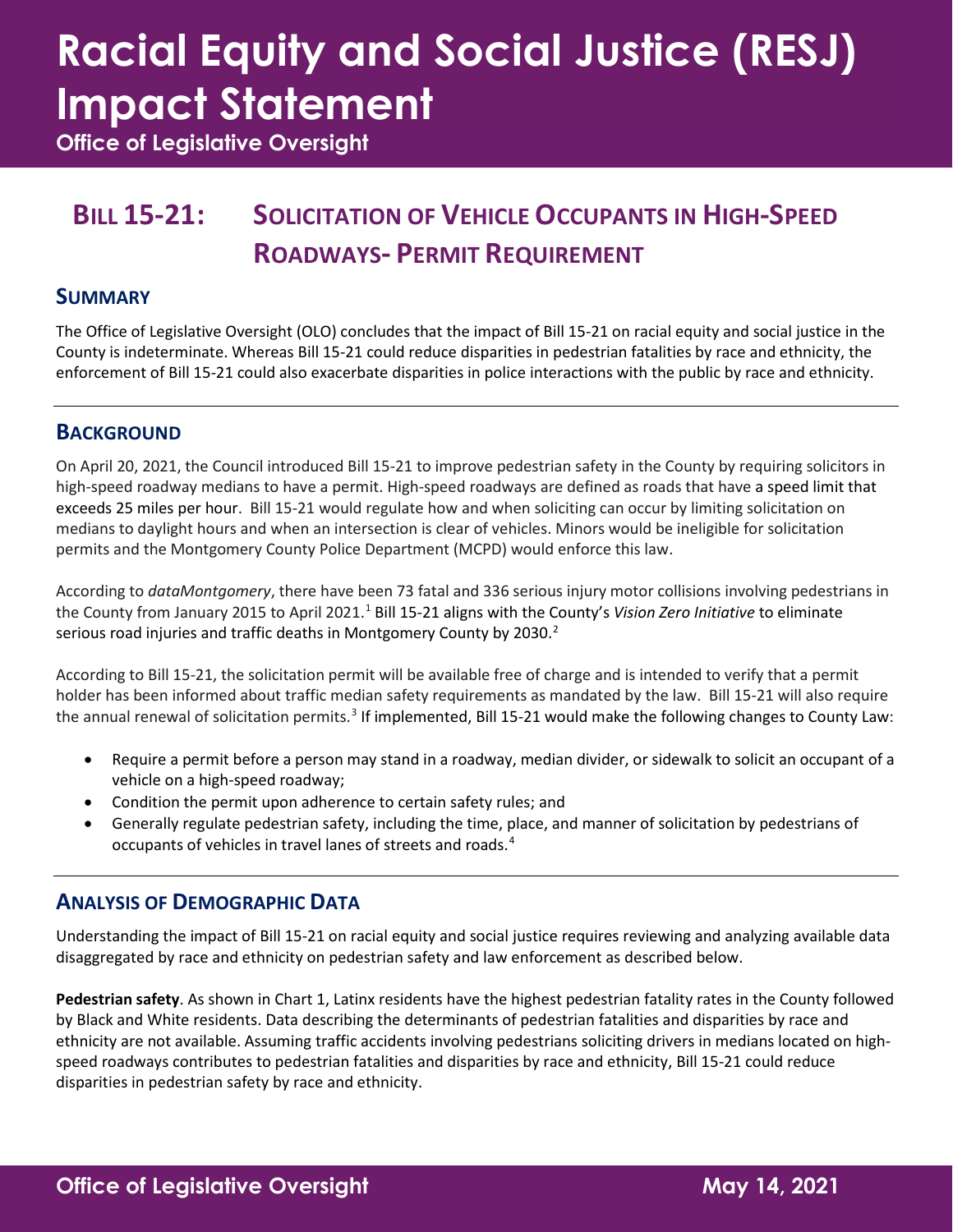Vision Zero data on fatal vehicle crashes involving pedestrians show that:

- The Latinx pedestrian fatality rates were three times higher than White pedestrian fatality rates; and
- The Black pedestrian fatality rates were almost twice as high as White pedestrian fatality rates.<sup>[5](#page-3-4)</sup>



Chart 1: Pedestrian Involved Fatal Motor Vehicle Accidents by Race and Ethnicity, Montgomery County, MD

It remains unclear whether the disparities in pedestrian fatality rates in the County result from unsafe pedestrian practices in traffic medians whose frequency may vary by race or ethnicity. Factors identified by the Center for Disease Control as contributors to pedestrian safety include vehicle speed, time of day, roadway design, and alcohol use.<sup>[6](#page-3-5)</sup>

It is anticipated that Bill 15-21 will primarily impact (1) volunteers who solicit donations for charities from drivers in roadway medians and (2) persons experiencing homelessness who may rely on soliciting to supplement their incomes. Black residents accounted 19% of all County residents in 2017, but 83% of homeless families with children in 2018[7](#page-3-6) and 64% of homeless individuals in 2019.<sup>[8](#page-3-7)</sup> If Bill 15-21 reduced pedestrian involved accidents among persons experiencing homelessness, this could reduce racial inequities in pedestrian fatalities between White and Black residents.

**Law enforcement**. Black residents have the highest rates of interaction with law enforcement followed by Latinx and White residents. Whereas Black residents accounted for 19% of County residents in 2017, according to OLO Report 2020-9, Black residents accounted for:

- 32% of MCPD traffic stops in 2018;
- 44% of MCPD arrests in 2017; and
- 55% of MCPD use of force cases in 2018.[9](#page-3-8)

Black residents disproportionate contact with law enforcement suggests that bias and unconstitutional policing could be a concern. As already noted, Black residents are also over-represented among persons experiencing homelessness who could be directly impacted by Bill 15-21. As such, MCPD enforcement of Bill 15-21 could exacerbate disparities and potential inequities in law enforcement contact among Black residents.

Source: Vison Zero Data Explorer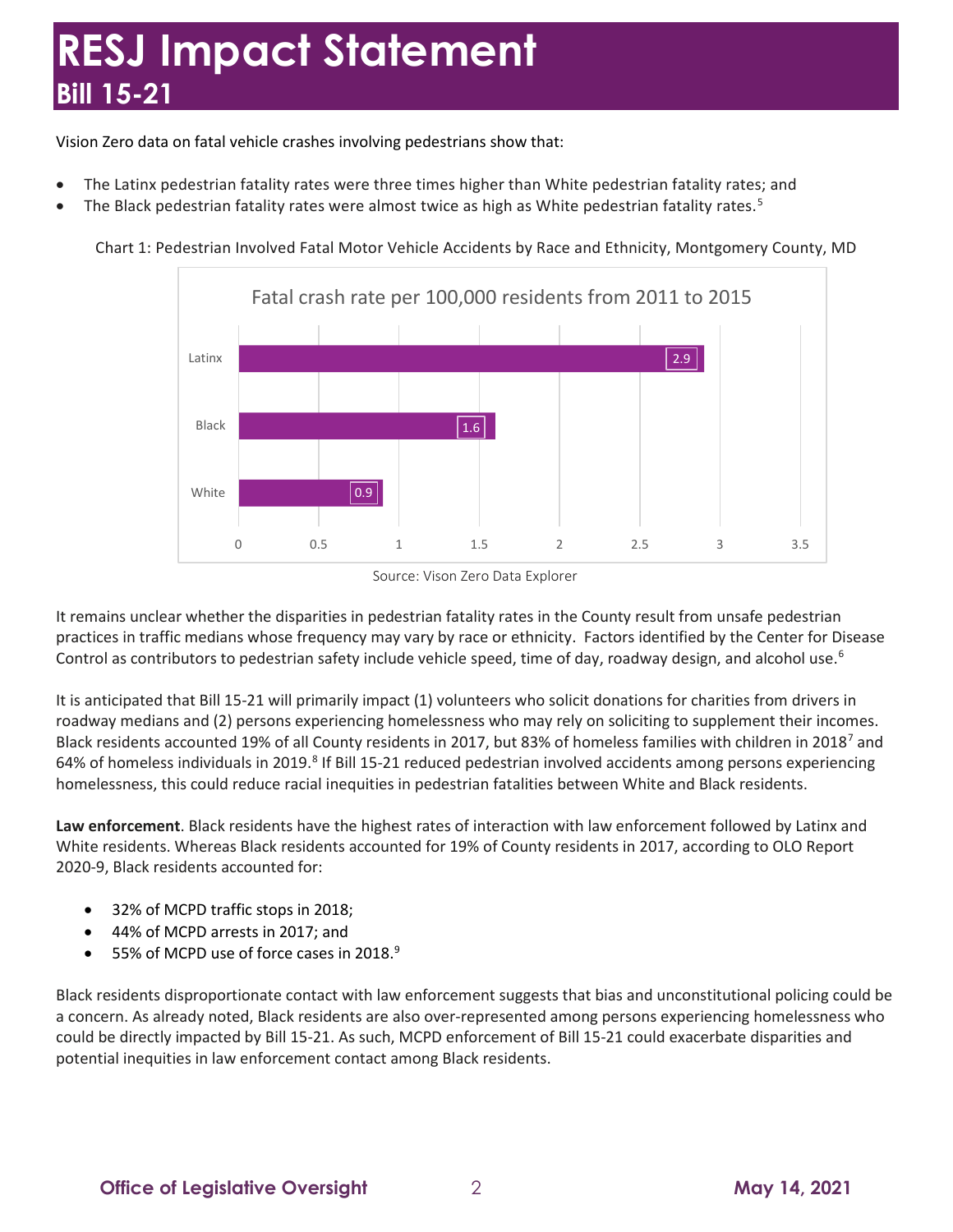Enforcement of Bill 15-21 could also criminalize the consequences of poverty and exacerbate social inequities by income. Research conducted by the Job Opportunities Task Force highlights how law enforcement for minor offenses can reinforce poverty.[10](#page-3-9) Of note, the punishment for violating the safety regulations under Bill 15-21 would not be deemed a criminal offense, but could lead to the pedestrian receiving a citation. Unpaid citations, however, could engender collateral harms for the indigent resulting in increased fines, court fees, arrest warrants, and incarceration.

#### **ANTICIPATED RESJ IMPACTS**

The potential positive effects of Bill 15-21 on reducing disparities in pedestrian safety could be offset by the potential negative effects of enforcing Bill 15-21 on expanding disparities in law enforcement by race and ethnicity. OLO is unable to determine which impact would carry more weight or the combined impact of both scenarios on racial equity and social justice in the County. As such, OLO concludes that the racial equity and social justice impact of Bill 15-21 in the County is indeterminate.

#### **METHODOLOGIES, ASSUMPTIONS AND UNCERTAINTIES**

This RESJ impact statement relies on several information sources, including *dataMontgomery,* the Federal Highway Administration and OLO and County task force reports to understand trends in pedestrian safety and law enforcement by race and ethnicity. These include:

- Racial Equity Profile Montgomery County, OLO Report 2019-7;
- Pedestrian Safety: A Road Safety Manual for Decision-Makers and Practitioners;<sup>[11](#page-4-0)</sup>
- Serious and Fatal Pedestrian and Cyclist Collisions, *dataMontgomery;*
- Local Policing Data and Best Practices*,* OLO Report 2020-9; and
- Reimagining Public Safety Task Force, 2021 Recommendations Report.<sup>[12](#page-4-1)</sup>

OLO also spoke with County Council staff and visited the websites of the Human Rights Watch for information.[13](#page-4-2)

#### **RECOMMENDED AMENDMENTS**

The County's Racial Equity and Social Justice Act requires OLO to consider recommending amendments to bills to better advance of racial equity and social justice when warranted. Since the primary intent of Bill 15-21 is to improve pedestrian safety, OLO offers the following recommendations to improve pedestrian safety at crossings recommended by the Federal Highway Administration.<sup>[14](#page-4-3)</sup>

- Enhance crosswalk visibility
- Raise crosswalks;
- Add pedestrian refuge islands;
- Install rectangular rapid flashing beacons;
- Create pedestrian hybrid beacons;
- Adopt road diets; $^{15}$  $^{15}$  $^{15}$  and
- Adopt leading pedestrian intervals.<sup>[16](#page-4-5)</sup>

OLO posits that if the County implements these pedestrian safety best practices in communities of color and low-income communities, disparities in pedestrian safety by race and ethnicity would diminish. Of note, the County's Pedestrian Master Plan is currently under development.<sup>[17](#page-4-6)</sup> Its completion may offer another opportunity for the Council to enact legislation aimed at improving pedestrian safety to further racial equity and social justice in the County.

**Office of Legislative Oversight**  $\qquad 3$  **May 14, 2021**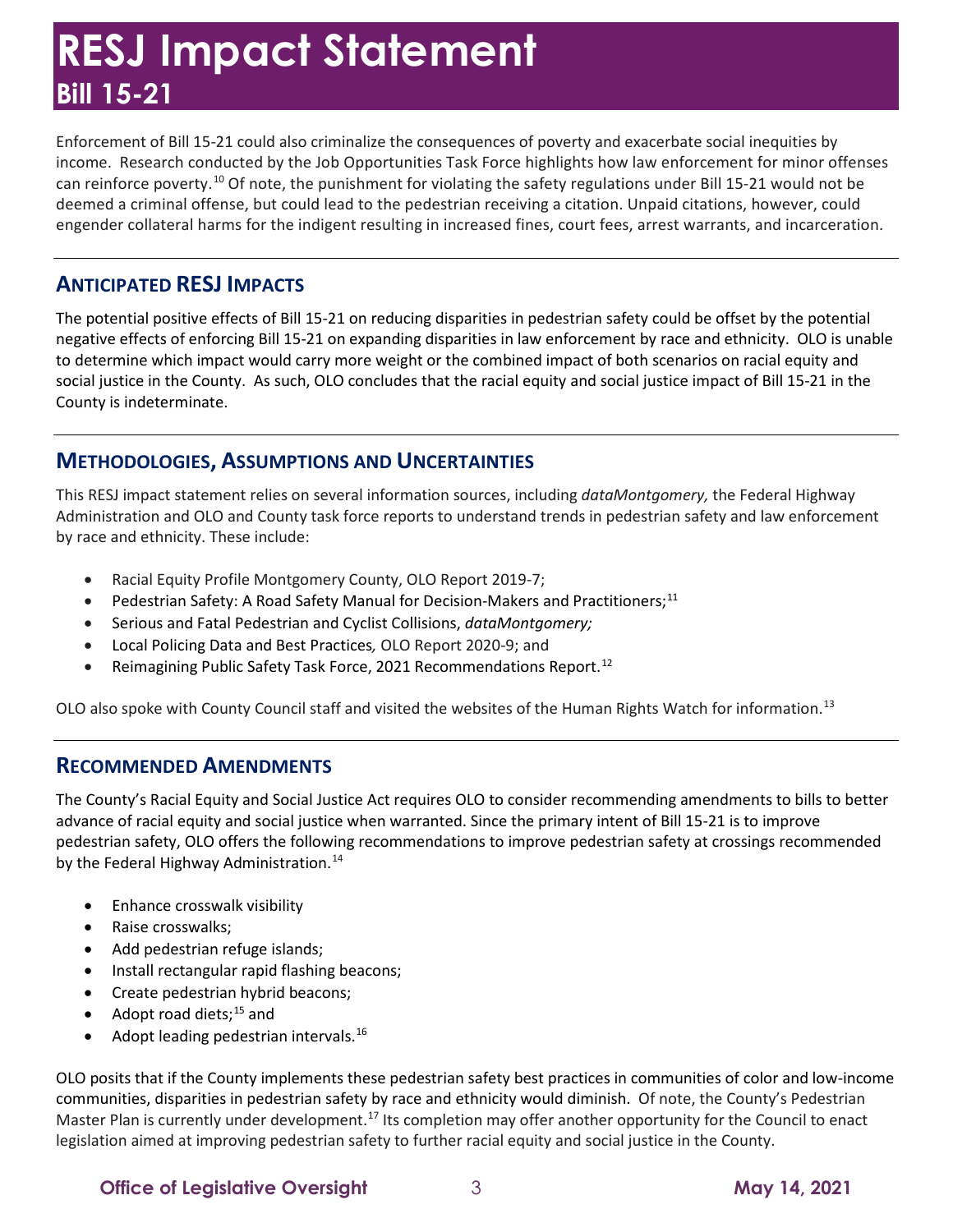A secondary goal of Bill 15-21 is to encourage compliance with pedestrian safety requirements without criminalizing non-compliance. Towards this end, OLO repeats two recommendations from the Reimagining Public Safety Task Force as potential amendments to Bill 15-21 aimed at reducing disparities in law enforcement contacts by race and ethnicity:<sup>[18](#page-4-7)</sup>

- Expand the number and range of calls to 911/311 that are directed to non-law enforcement agencies, including those that address homelessness, mental health, and domestic violence; and
- Adopt at least one model that addresses public safety and crisis intervention situations by leading with mental health, mediation, and trauma-informed practices.

#### **CAVEATS**

Two caveats to this statement should be noted. First, estimating the impact of legislation on racial and social inequities in Montgomery County is a challenging, analytical endeavor due to data limitations, uncertainty, and other factors. Second, this RESJ statement is intended to inform the legislative process rather than to determine whether the Council should enact legislation. Thus, any conclusion made in this statement does not represent OLO's endorsement of, or objection to, the bill under consideration.

#### **CONTRIBUTIONS**

OLO staffers Dr. Theo Holt, RESJ Performance Management and Data Analyst, and Dr. Elaine Bonner-Tompkins, Senior Legislative Analyst, drafted this RESJ impact statement.

[2021\\_Introduction\\_20210420.pdf](https://apps.montgomerycountymd.gov/ccllims/DownloadFilePage?FileName=2706_1_14347_Bill_15-2021_Introduction_20210420.pdf)

<span id="page-3-4"></span><sup>5</sup> Vision Zero Data Explorer

<span id="page-3-5"></span><sup>6</sup> Transportation Safety, Pedestrian Safety, March 2020, Centers for Disease Control and Prevention. [https://www.cdc.gov/transportationsafety/pedestrian\\_safety/](https://www.cdc.gov/transportationsafety/pedestrian_safety/)

<span id="page-3-0"></span><sup>&</sup>lt;sup>1</sup> Serious and Fatal Pedestrian and Cyclist Collisions, dataMontgomery, Montgomery County, Maryland, 2021.

<https://data.montgomerycountymd.gov/Public-Safety/Serious-and-Fatal-Pedestrian-and-Cyclist-Collision/yszy-pfje>

<span id="page-3-1"></span><sup>&</sup>lt;sup>2</sup> Vision Zero, No Traffic Deaths by 2030 in Montgomery County, 2017, Montgomery County, Maryland.

[https://www.montgomerycountymd.gov/visionzero/Resources/Files/Montgomery\\_20County\\_20Vision\\_20Zero\\_202\\_20Year\\_20Acti](https://www.montgomerycountymd.gov/visionzero/resources/files/montgomery_20county_20vision_20zero_202_20year_20action_20plan.pdf) [on\\_20Plan.pdf](https://www.montgomerycountymd.gov/visionzero/resources/files/montgomery_20county_20vision_20zero_202_20year_20action_20plan.pdf)

<span id="page-3-2"></span><sup>3</sup> Montgomery County Council, Bill 15-21, Solicitation of Vehicle Occupants in High-Speed Roadways- Permit Requirement, Introduced April 20, 2021, Montgomery County, Maryland.

[https://apps.montgomerycountymd.gov/ccllims/DownloadFilePage?FileName=2706\\_1\\_14347\\_Bill\\_15-](https://apps.montgomerycountymd.gov/ccllims/DownloadFilePage?FileName=2706_1_14347_Bill_15-2021_Introduction_20210420.pdf)

<span id="page-3-3"></span> $4$  Ibid

<https://mcgovgis.maps.arcgis.com/apps/MapJournal/index.html?appid=60410e6f22844d2cbbe619505cb6e7bb>

[https://apps.who.int/iris/bitstream/handle/10665/79753/9789241505352\\_eng.pdf;jsessionid=CA845B31B05A6C63F3293108C478D](https://apps.who.int/iris/bitstream/handle/10665/79753/9789241505352_eng.pdf;jsessionid=CA845B31B05A6C63F3293108C478D9AC?sequence=1) [9AC?sequence=1](https://apps.who.int/iris/bitstream/handle/10665/79753/9789241505352_eng.pdf;jsessionid=CA845B31B05A6C63F3293108C478D9AC?sequence=1)

<span id="page-3-6"></span> $^7$  Invisible and Homeless: A 2018 Study of Children, Youth, and their Parents in Montgomery County, Maryland, 2019, The National Center for Children and Families. <https://www.nccf-cares.org/wp-content/uploads/2019/03/InvisibleAndHomeless.pdf>

<span id="page-3-7"></span><sup>8</sup> Linda McMillan, Senior Legislative Analyst, Interagency Commission on Homelessness Three-Year Strategic Plan; Housing for All=Stronger Montgomery, February 10, 2020, PHED and HHS Committee Meeting, Montgomery County, Maryland [https://www.montgomerycountymd.gov/council/Resources/Files/agenda/cm/2020/20200210/20200210\\_PHEDHHS1.pdf](https://www.montgomerycountymd.gov/council/Resources/Files/agenda/cm/2020/20200210/20200210_PHEDHHS1.pdf) <sup>9</sup> Ibid

<span id="page-3-9"></span><span id="page-3-8"></span><sup>&</sup>lt;sup>10</sup> Job Opportunities Task Force, The Criminalization of Poverty: How to Break the Cycle through Policy Reform in Maryland, January 2018 COP report 013018 FINAL.indd (jotf.org)